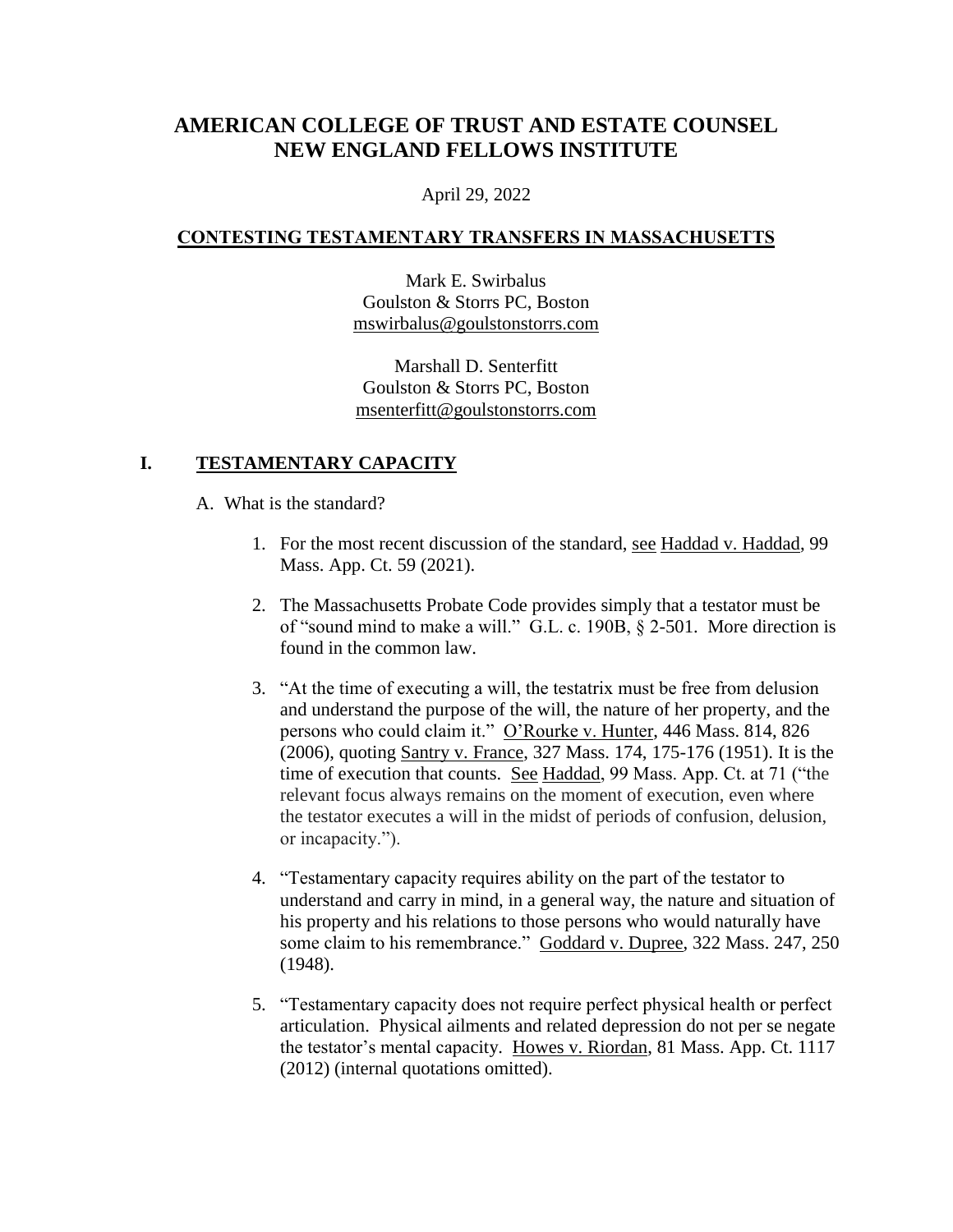- 6. Lack of testamentary capacity requires more than "deterioration of mental capacity or loss of alertness as often comes with advanced age, leaving intelligence and awareness adequate to support the exercise of judgment." Cushman v. Nichols, 20 Mass. App. Ct. 980, 982 (1985) ("That a testator disposes of property in a manner that some may think unwise, is remote from proof of the kind of mental breakdown that ought to invalidate a will.").
- 7. Note that testamentary capacity is not the same as contractual capacity.
	- a. Contractual capacity is governed by an "affective" or "volitional" test and has been described as follows: "Under this modern, affective test, '[w]here a person has some understanding of a particular transaction which is affected by mental illness or defect, the controlling consideration is whether the transaction in its result is one which a reasonably competent person might have made.' Also relevant to the inquiry in these circumstances is whether the party claiming mental incapacity was represented by independent, competent counsel." Sparrow v. Demonico, 461 Mass. 322, 330 (2012) (internal citations omitted).
	- b. "The capacity to contract requires the ability to transact business, and more specifically the ability to understand the nature and quality of the transaction and to grasp its significance. In contrast, the standard for testamentary capacity requires ability at the time of execution of the alleged will to comprehend the nature of the act of making a will." Maimonides School v. Cole, 71 Mass. App. Ct. 240, 251 (2008) (internal quotations and citations omitted).
- B. Who has the burden of proof?
	- 1. Courts presume that a testator has capacity when executing a will. See O'Rourke, 446 Mass. at 827. An objector can rebut this presumption by providing "some evidence of the lack of testamentary capacity." Paine v. Sullivan, 79 Mass. App. Ct. 811, 817 (2011) (quotation omitted).
	- 2. "The proponent of the testamentary document … has the burden of proving testamentary capacity on the date of execution, but he is aided by a presumption of testamentary capacity on that date." Haddad, 99 Mass. App. Ct. at 69.
	- 3. "Where there is some evidence of lack of testamentary capacity, the presumption of sanity loses effect and the burden [is] on the proponent of the will to satisfy the tribunal of fact by a fair preponderance of the evidence that the deceased was of sound mind and testamentary capacity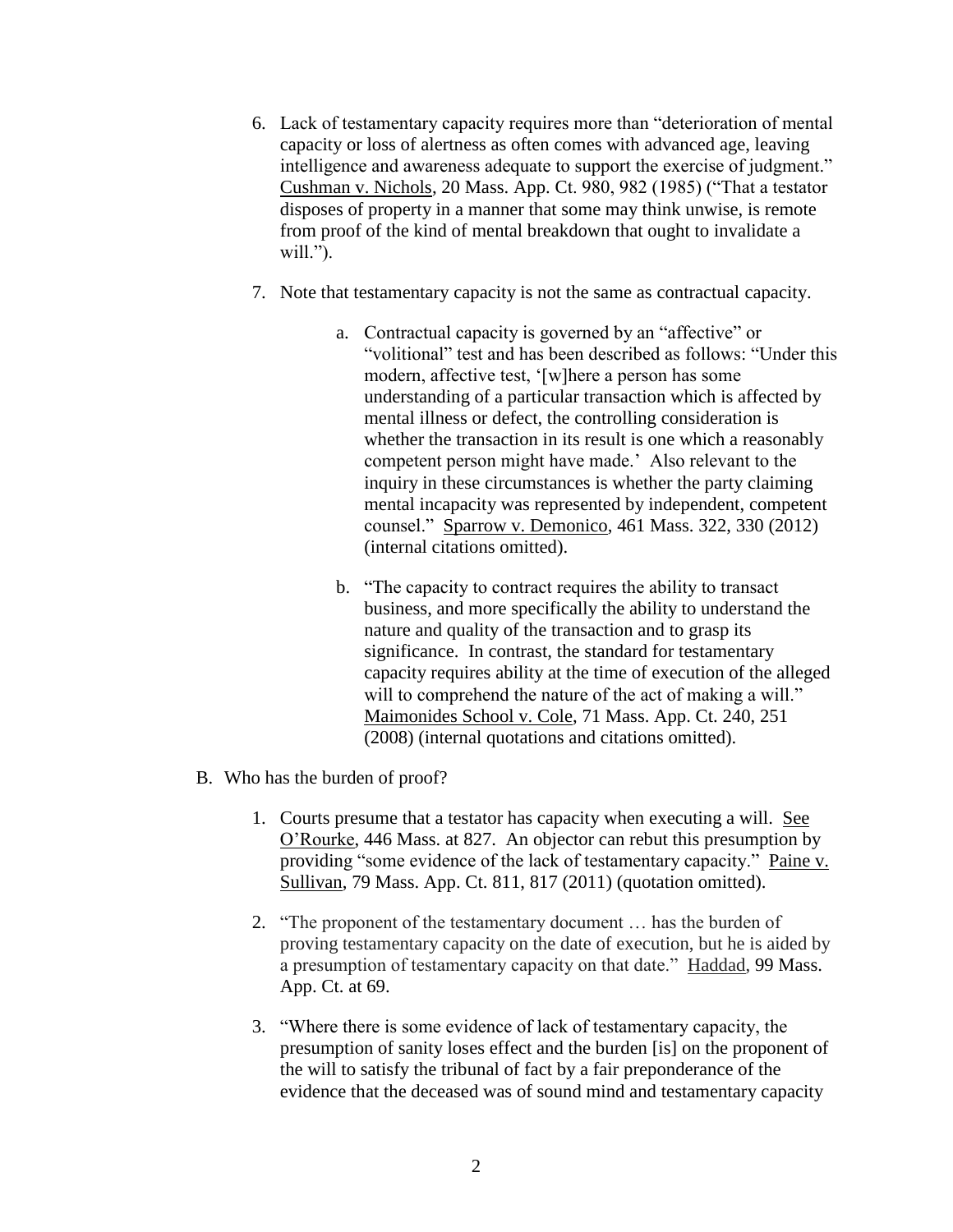when the instrument was executed. The burden is met by a showing that it is more probable than not that, at the time of execution of the will, … the testator [was able] to understand and carry in mind, in a general way, the nature and situation of his property and his relations to those persons who would naturally have some claim to his remembrance. It requires freedom from delusion which is the effect of disease or weakness and which might influence the disposition of his property. And it requires ability at the time of execution of the alleged will to comprehend the nature of the act of making a will. It is also well settled that in addition to possessing the requisite testamentary capacity and complying with the statutory formalities regarding execution, it must also be shown that the testator knew the contents of the instrument which he signed and executed it with the intention that it operate as his will. The burden of proof on these matters is on the proponent. Here again, he is aided by a presumption that a person signing a written instrument knows its contents." Paine, 79 Mass. App. Ct. at 817-818 (internal quotations and citations omitted).

- C. What kind of evidence is permissible and persuasive?
	- 1. The question is "whether there was sufficient circumstantial evidence to rebut the presumption" of testamentary capacity. Haddad, 99 Mass. App. Ct. at 69 (citing cases relying on medical evidence).
	- 2. "[T]he reliance on medical and expert evidence is routine when addressing issues of mental illness, capacity, and competence." Sparrow, 461 Mass. at 332.
	- 3. Only "the witnesses to the will, the [treating] physician … and witnesses who by special skill and experience are qualified as experts in the knowledge and treatment of mental diseases … [may] give their opinions" as to a testator's testamentary capacity. May v. Bradlee, 127 Mass. 414, 421 (1879); see also Falzone v. Sayen, 87 Mass. App. Ct. 1135, 1135 n.10 (2015); Maimonides School, 71 Mass. App. Ct. at 251 n.8.
	- 4. A qualified expert witness may base his or her opinions on the following evidence: (a) medical records; (b) mini-mental status examinations, which offer a quick and simply way to quantify cognitive function and screen for cognitive loss, testing the individual's orientation, attention, calculation, recall, language, and motor skills; and (c) competency evaluations.

#### **II. UNDUE INFLUENCE**

- A. What is the standard?
	- 1. Undue influence is "whatever destroys free agency and constrains the person whose act is under review to do that which is contrary to his own untrammeled desire." Bruno v. Bruno, 10 Mass. App. Ct. 918 (1980).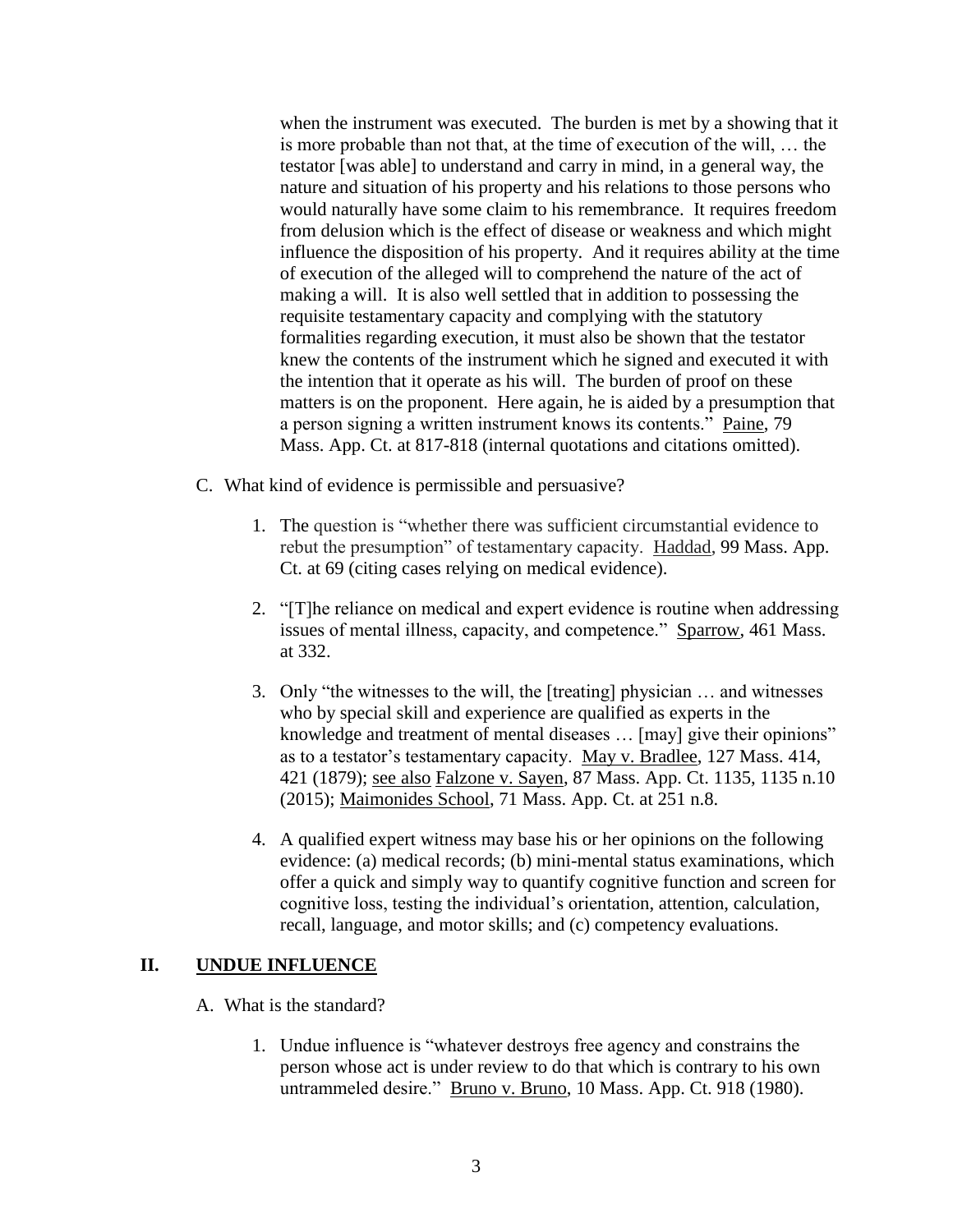- 2. Undue influence involves swaying the testator into doing something against the testator's free will so that he or she acts favorably to the wishes of the person who is exerting pressure, even if doing so is contrary to his or her own intended wishes. Heinrich v. Silvernail, 23 Mass. App. Ct. 218, 223 (1986).
- 3. To support a determination of undue influence, the court must find that (1) an unnatural disposition of property has been made, (2) by a person susceptible to undue influence, (3) benefitting someone who had an opportunity to exercise undue influence and (4) who used that opportunity to procure an improper disposition. Id.; see also O'Rourke v. Hunter, 46 Mass. at 827-828.
- B. Who has the burden of proof?
	- 1. The burden of proof rests with the party asserting undue influence, unless a person who stood in a fiduciary relationship with the testator benefits from the challenged transaction, in which case the burden shifts to the fiduciary to disprove undue influence.
	- 2. "[T]he fiduciary who benefits in a transaction with the person for whom [she] is a fiduciary bears the burden of establishing that the transaction did not violate [her] obligations." Cleary v. Cleary, 427 Mass. 286, 295 (1998); see also In re Estate of Moretti, 69 Mass. App. Ct. 642, 652 (2007) (the will's proponent, who was the decedent's fiduciary, bore the burden of explaining there was no undue influence despite his involvement in the preparation of the decedent's will); Rempelakis v. Russell, 65 Mass. App. Ct. 557, 567 (2006).
- C. What kind of evidence is permissible and persuasive?
	- 1. Undue influence need not be proved by direct evidence; often its existence must be gathered from attendant circumstances, such as the health and mental condition of the testator and the opportunity and power of the alleged influencer to overcome the free will of the testator. O'Brien v. Collins, 315 Mass. 429, 434 (1944).
	- 2. A physician or medical expert may be permitted to testify as to whether an individual was susceptible to undue influence.
	- 3. Courts look at the testator's intent to determine if a disposition is unnatural. See Germain v. Girard, 78 Mass. App. Ct. 1105 (2010) (because the testator's "principal aim" was to ensure his wife's financial security, the court determined that "[a]ny disposition of assets tending to benefit [the wife] would suggest a natural character, while any disposition benefitting others could tend to reduce that natural character"); Rostanzo v. Rostanzo, 73 Mass. App. Ct. 588, 606 (2009) (disposition of testator's estate to his children rather than to second wife was not unnatural, because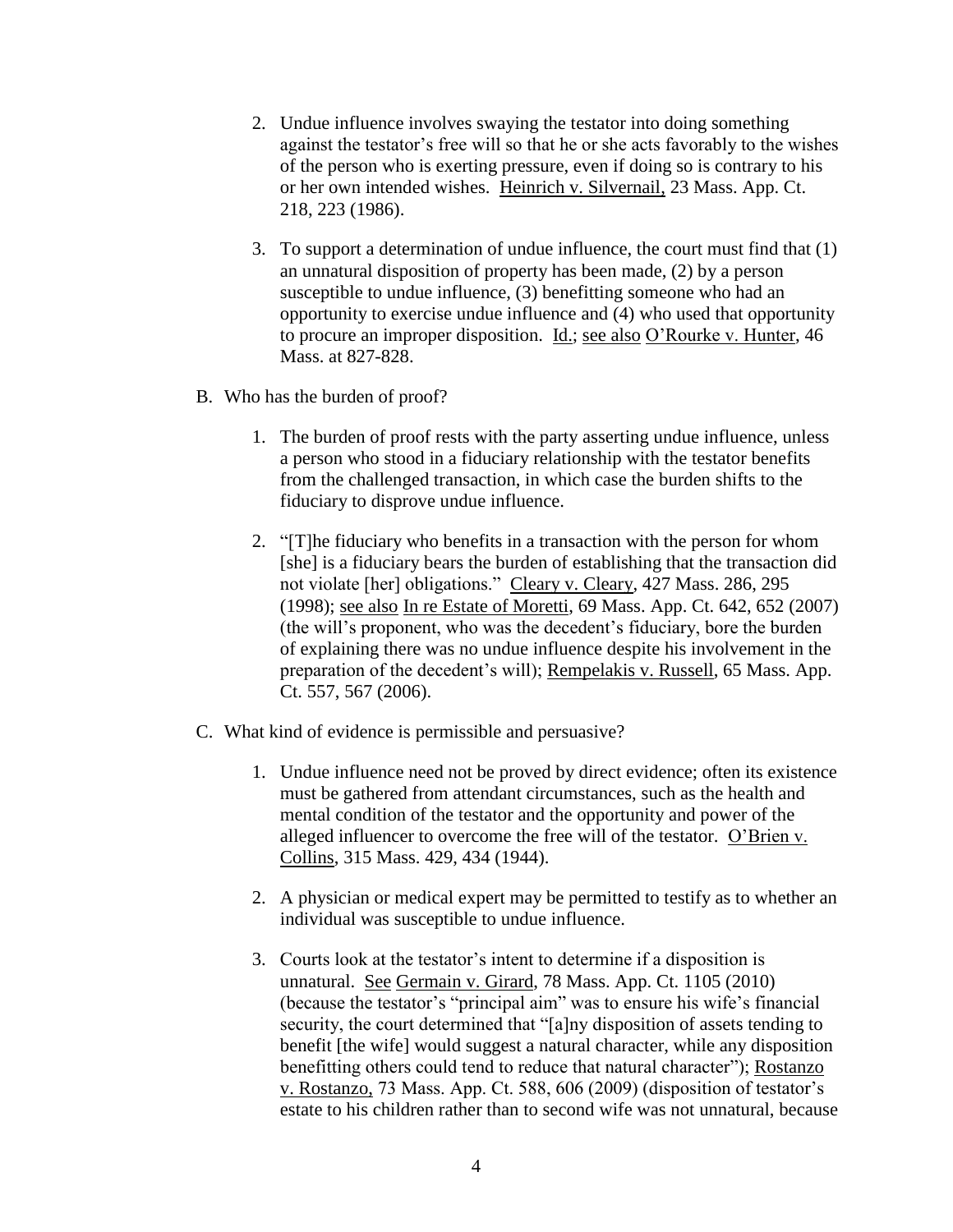testator, "an active and experienced businessman in full command of his affairs who was neither ill, dependent, nor enfeebled," revised his will after thoroughly discussing the value of his assets with his attorney); Tetrault v. Mahoney, Hawkes & Goldings, 425 Mass. 456, 461-62, 465 n.11 (1997) (disposition of testator's marital residence to his wife of twenty-seven years was not unnatural, especially when the testator had never told his daughter, granddaughter, or sisters that he would leave his house to them).

#### **III. AFFIDAVITS OF OBJECTIONS**

- A. What is required in an affidavit of objections?
	- 1. A will contestant must state "specific facts and grounds" in his affidavit of objections that would, if true, entitle him to relief. See G.L. c. 190B, § 1- 401(e); see also Baxter v. Grasso, 50 Mass. App. Ct. 692, 697-98 (2001) (reversing trial court's ruling that struck affidavit of objections because the contestant had set forth facts that met the "specificity requirement" and would, if true, entitle him to relief).
	- 2. Courts treat an affidavit of objections like a civil complaint. See O'Rourke, 446 Mass. at 818 (the specificity requirement for an affidavit of objections "is no more burdensome that court rules in other areas of the law requiring a plaintiff to assert with specificity in his complaint (or other pleading) allegations which, if proved, would entitle him to prevail"), quoting Wimberly v. Jones, 26 Mass. App. Ct. 944, 946 (1988).
	- 3. The Court must assume that statements in an affidavit of objections are true and draw all inferences in favor of the objecting party. See Baxter, 50 Mass. App. Ct. at 696 (assuming statements in contestant's affidavit of objections were true and drawing inferences in his favor to find that he had stated claims sufficient to survive a motion to strike); see also Leighton v. Hallstrom, 94 Mass. App. Ct. 439, 443 n.9 (2018) (when "reviewing [an] affidavit of objection, factual inferences [are] to be drawn in favor of the objector").
- B. What if the objecting party lacks personal knowledge?
	- 1. This question often arises, for example, when the objecting party was not present when the challenged will was executed.
	- 2. An objecting party may rely on sources of information beyond his or her own personal knowledge. See Wimberly, 26 Mass. App. Ct. at 945 n.3 (possible sources of information regarding decedent's condition include doctors, hospital attendants, neighbors, and others); see also Brogan v. Brogan, 59 Mass. App. Ct. 398, 398 (2003).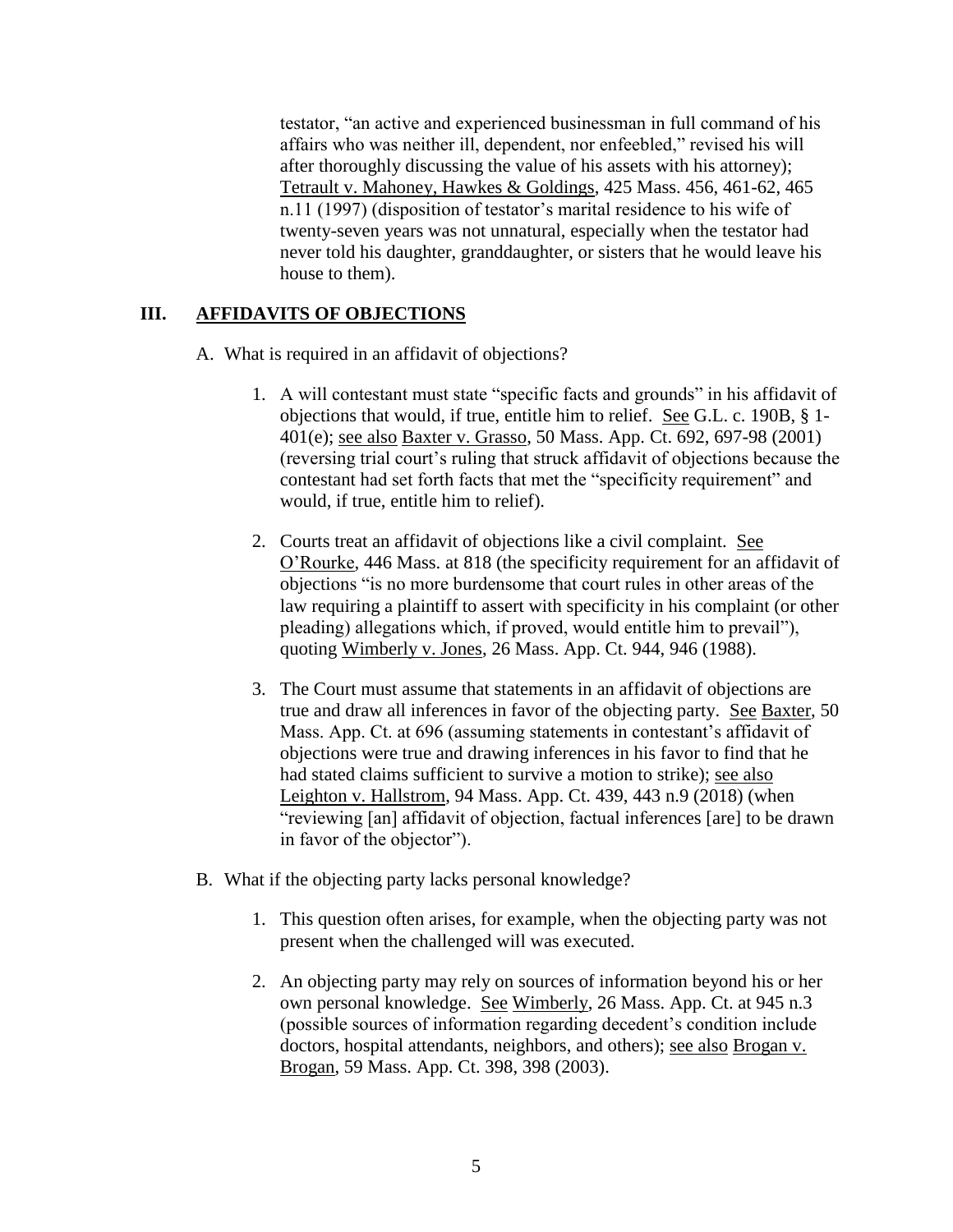3. When personal knowledge is lacking, it is good practice to serve discovery requests immediately upon filing a notice of appearance and objection. Cf. Fitzgerald v. Foley, 89 Mass. App. Ct. 1129 (2016) (objector failed to adequately pursue discovery that might have uncovered additional facts sufficient to survive a motion to strike).

#### **IV. GATHERING THE EVIDENCE**

- A. What are the typical sources of evidence?
	- 1. Medical records
	- 2. Lawyer files
	- 3. Correspondence (including email, text messages, and social media don't forget text messages and social media!)
		- a. Send litigation hold letters at the outset of the case.
- B. Method of gathering the evidence?
	- 1. Serve document requests, interrogatories, and requests for admissions on parties.
	- 2. Serve subpoenas on non-parties like medical providers and lawyers.
	- 3. Depositions of parties and non-parties alike
		- a. Consider using video depositions for out-of-state witnesses or to preserve testimony.
	- 4. Also consider a motion for summary judgment as a method of gathering additional evidence. Such a motion can force the opposing side to lay its evidence bare.

## **V. TORTIOUS INTERFERENCE WITH EXPECTANCY**

- A. The elements of a claim for tortious interference with expectancy are:
	- 1. intentional interference with expectancy in an unlawful way (including fraud, duress, or undue influence);
	- 2. the plaintiff has a legally protected interest; and
	- 3. the interference acted continuously until such time as the expectancy would have been realized.

Labonte v. Giordano, 426 Mass. 319 (1997).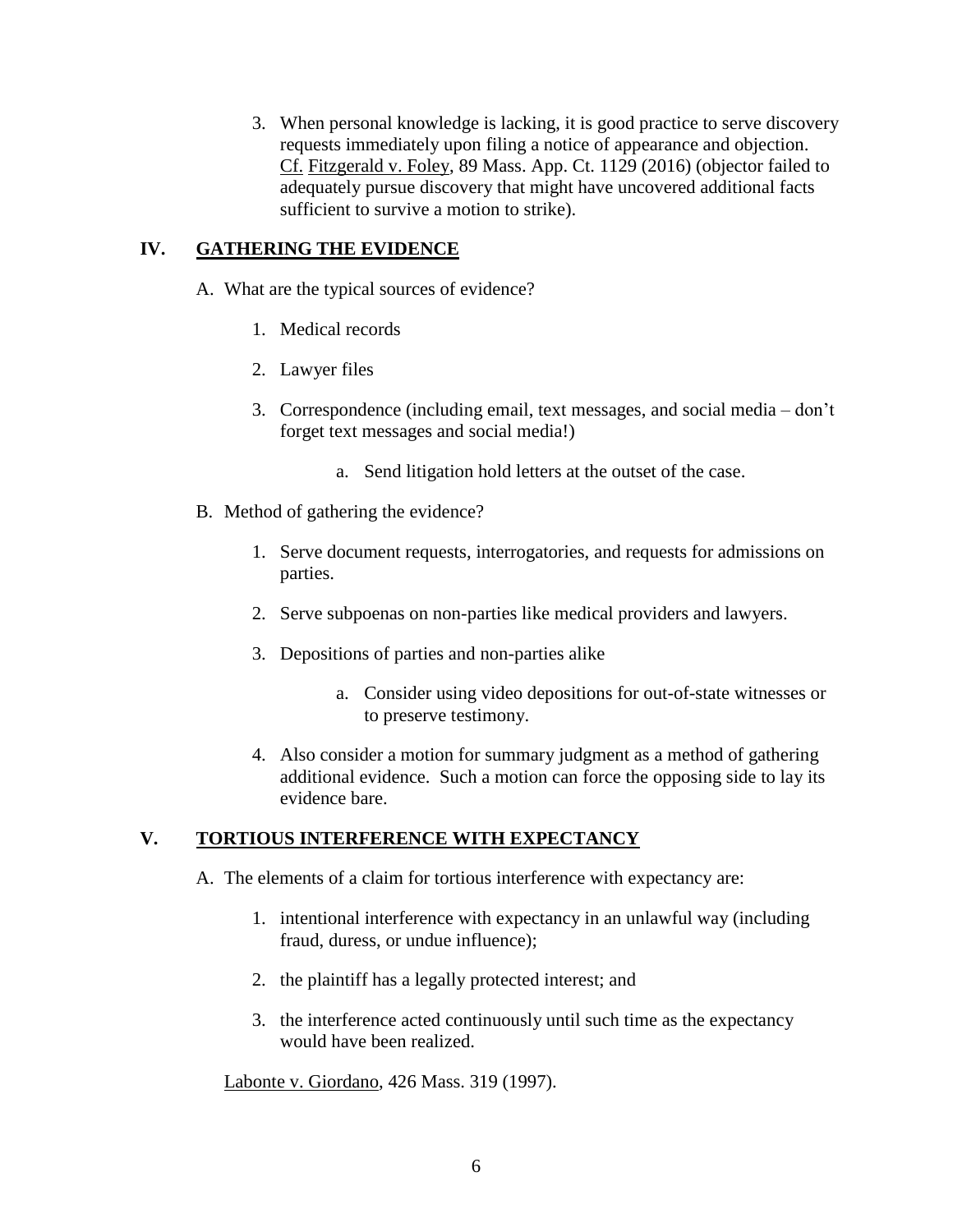- B. The claim is not ripe for adjudication until the donor dies. In Labonte v. Giordano, 426 Mass. at 321, the court rejected a claim for tortious interference with expectancy that was asserted while the donor was still alive. "[A] cause of action cannot arise for tortious interference with the expectancy of receiving a legacy until the donor's death, because any such expectancy would only be realized at that time." Id.
- C. In cases where it is reasonably certain that "the testator would have made a particular legacy or would not have changed it if he had not been persuaded by the tortious conduct of the defendant and there is no evidence to the contrary, the proof may be sufficient that the inheritance would otherwise have been received." Restatement (Second) of Torts, § 774B, Comment (d); Hanna v. Williams, 2017 WL 2292756, \*5 (Mass. Super. Ct. Jan. 9, 2017). In these cases, the court can take into consideration "[t]he fact that it was the defendant's tortious act that makes it not possible to prove with certainty." Restatement (Second) of Torts, § 774B, Comment (d).
- D. Note that the Probate and Family Court does not have subject matter jurisdiction over a claim for tortious interference with expectancy. As the name of the claim suggests, it is a tort.

#### **VI. THE ATTORNEY-CLIENT PRIVILEGE**

A. Legal files are privileged, right?

- 1. Under Section 502(d)(2) of the Massachusetts Guide to Evidence, the attorney-client privilege does not apply to communications relevant to an issue between parties who claim through the same deceased client, regardless of whether the claims are by testate or intestate succession or by inter vivos transaction. See Mass. G. Evid. § 502(d)(2) (2021).
- 2. The official Note to Section 502(d)(2) explains that this exception to the attorney-client privilege reflects Massachusetts practice, citing Phillips v. Chase, 201 Mass. 444, 449 (1909), which states the following:

It has been repeatedly held that this rule of privilege should be construed strictly. Foster v. Hall, 12 Pick. 89, 98. Hatton v. Robinson, 14 Pick. 416, 422. It is for the protection and benefit of the client, so that his disclosures may not be used against him in controversies with third persons. He may waive it, and if there is a controversy after his death between his estate and those claiming adversely to it, the privilege may be waived by his executor or administrator, (Brooks v. Holden, 175 Mass. 137,) or by his heirs (Fossler v. Schriber, 38 Ill. 172); but where the controversy is not between an estate and persons claiming against it, but is to determine who shall take by succession the property of a deceased